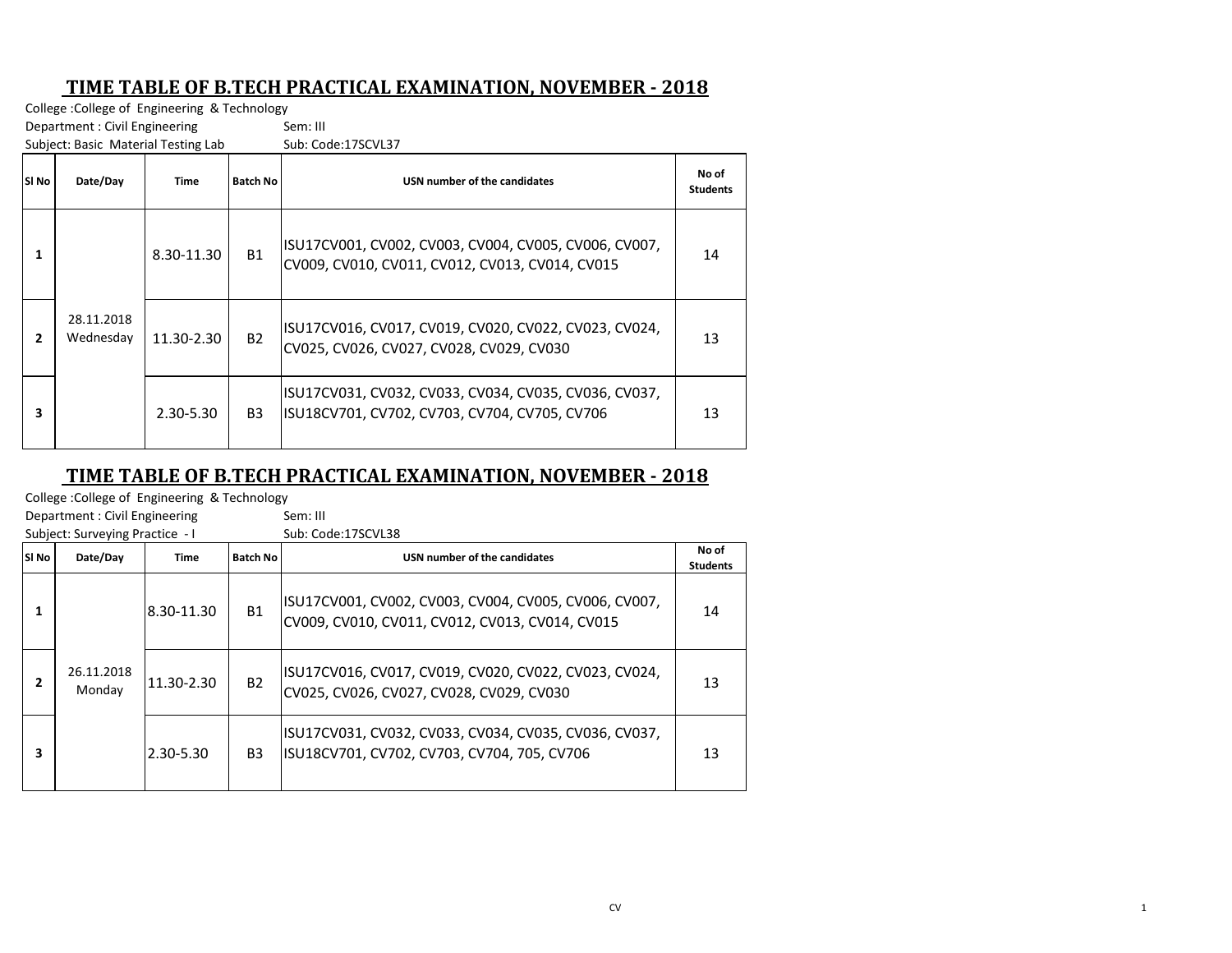College :College of Engineering & Technology Department : Computer Science & Engineering Sem: III Subject: Data Strucures using C Laboratory Sub: Code:17SCSL37

| <b>SI No</b>   | Date/Day   | Time       | <b>Batch No</b> | USN number of the candidates                                                        | No of<br><b>Students</b> |
|----------------|------------|------------|-----------------|-------------------------------------------------------------------------------------|--------------------------|
| 1              | 26.11.2018 | 9.00-12.00 | <b>B1</b>       | ISU17CS001, CS003, CS004, CS005, CS006, CS007, CS008,<br>CS09, CS010, CS011, CS012  | 11                       |
| $\overline{2}$ | Monday     | 1.00-4.00  | <b>B2</b>       | ISU17CS013, CS014, CS015, CS016, CS018, CS019, CS020,<br>CS021, CS022, CS023, CS024 | 11                       |
| 3              | 27.11.2018 | 9.00-12.00 | <b>B3</b>       | ISU17CS025, CS026, CS027, CS028, CS029, CS030, CS031,<br>CS032, CS033, CS034, CS035 | 11                       |
| 4              | Tuesday    | 1.00-4.00  | <b>B4</b>       | ISU17CS036, CS037, CS038, CS040, CS041, CS042, CS043,<br>CS044, CS800, CS801        | 10                       |

# **TIME TABLE OF B.TECH PRACTICAL EXAMINATION, NOVEMBER - 2018**

College :College of Engineering & Technology Department : Computer Science & Engineering Sem: III

Subject: Digital Logic Design & Microprocessors Lal Sub: Code:17SCSL38

| SI No | Date/Day   | Time       | <b>Batch No</b> | USN number of the candidates                                                        | No of<br><b>Students</b> |
|-------|------------|------------|-----------------|-------------------------------------------------------------------------------------|--------------------------|
| 1     | 26.11.2018 | 11.30-2.30 | B3              | ISU17CS025, CS026, CS027, CS028, CS029, CS030, CS031,<br>CS032, CS033, CS034, CS035 | 11                       |
| 2     | Monday     | 2.30-5.30  | <b>B4</b>       | ISU17CS036, CS037, CS038, CS040, CS041, CS042, CS043,<br>CS044, CS800, CS801        | 10                       |
| 3     | 27.11.2018 | 11.30-2.30 | <b>B1</b>       | ISU17CS001, CS003, CS004, CS005, CS006, CS007, CS008,<br>CS09, CS010, CS011, CS012  | 11                       |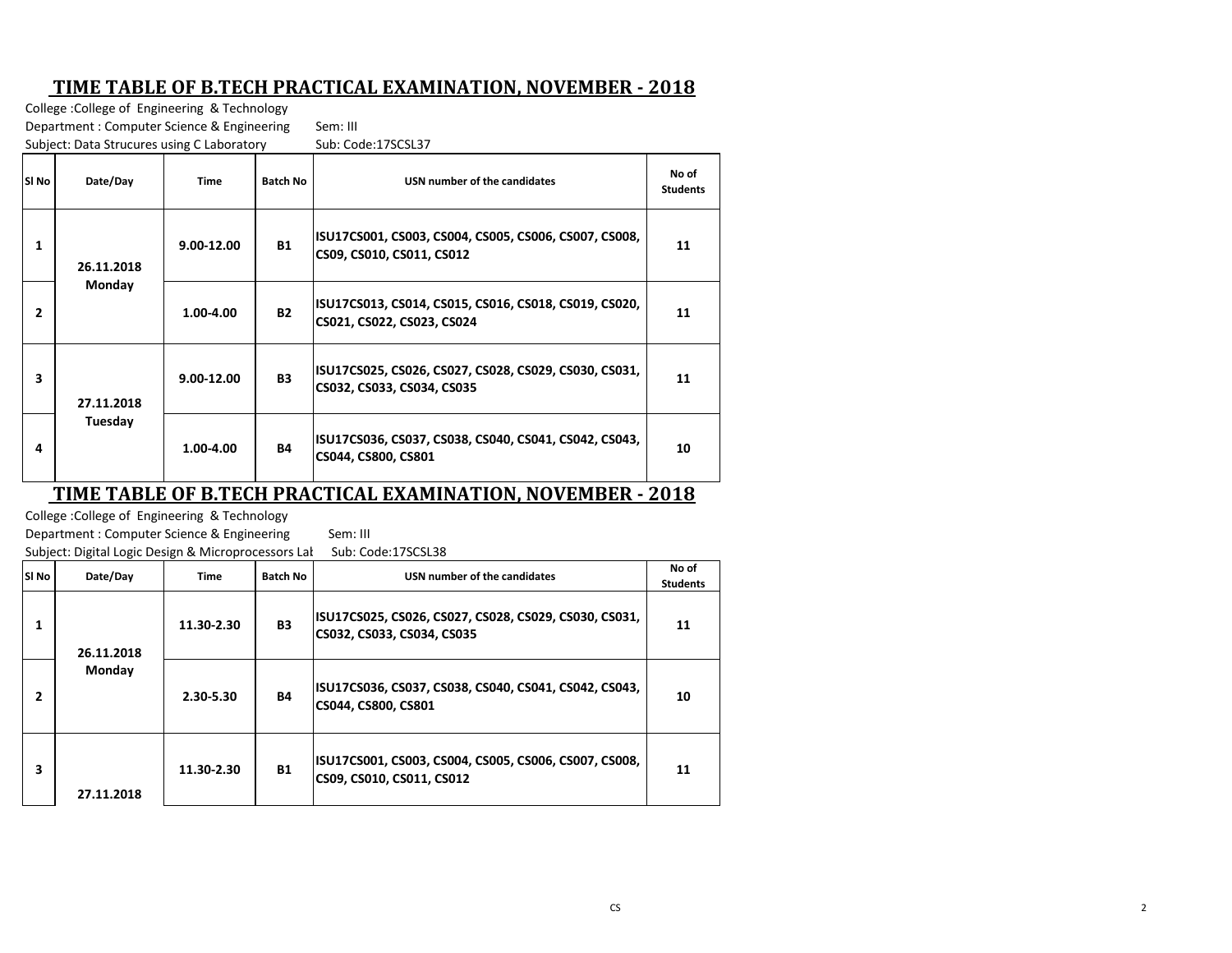| Tuesdav |           |           |                                                                                     |  |
|---------|-----------|-----------|-------------------------------------------------------------------------------------|--|
|         | 2.30-5.30 | <b>B2</b> | ISU17CS013, CS014, CS015, CS016, CS018, CS019, CS020,<br>CS021, CS022, CS023, CS024 |  |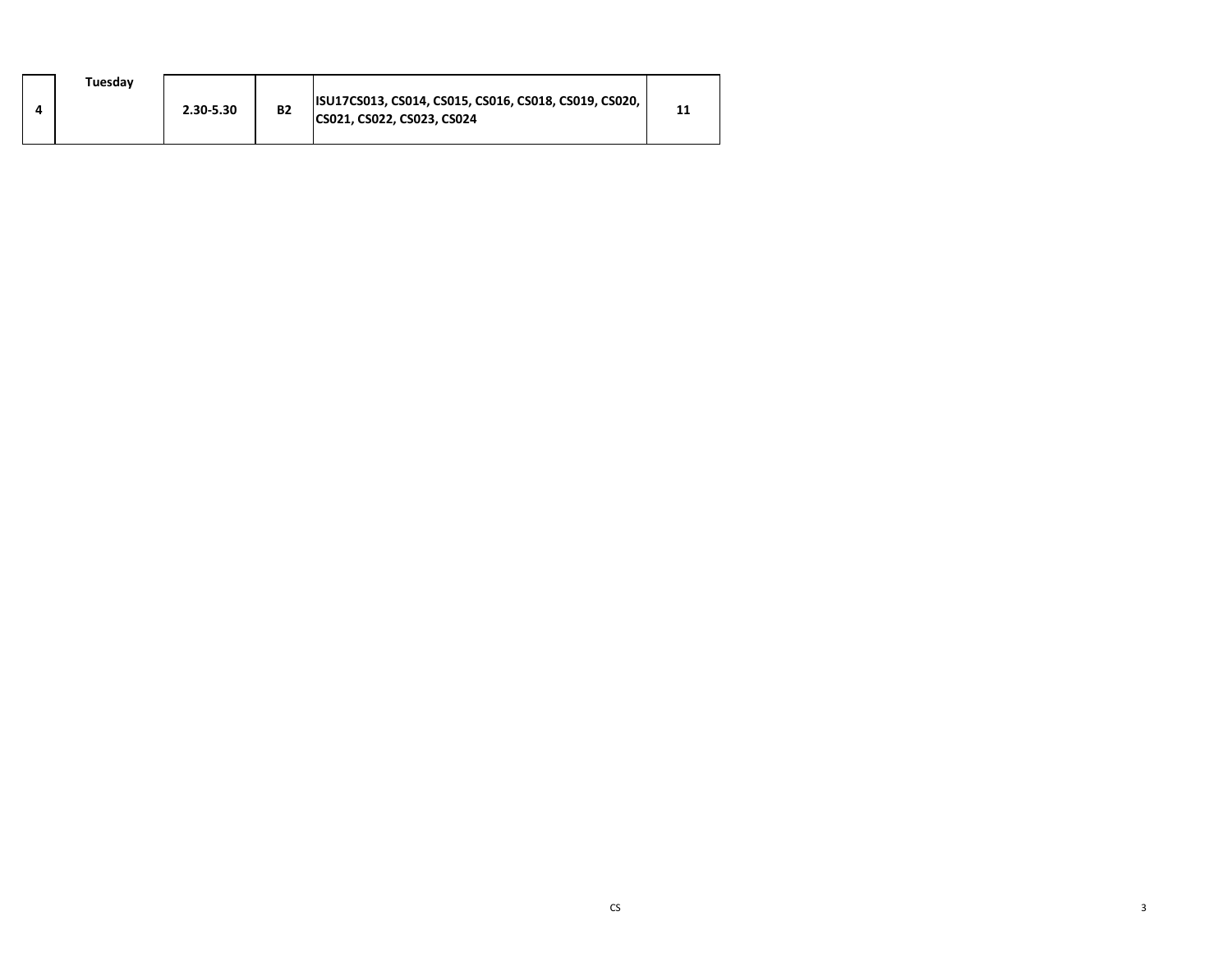$\overline{4}$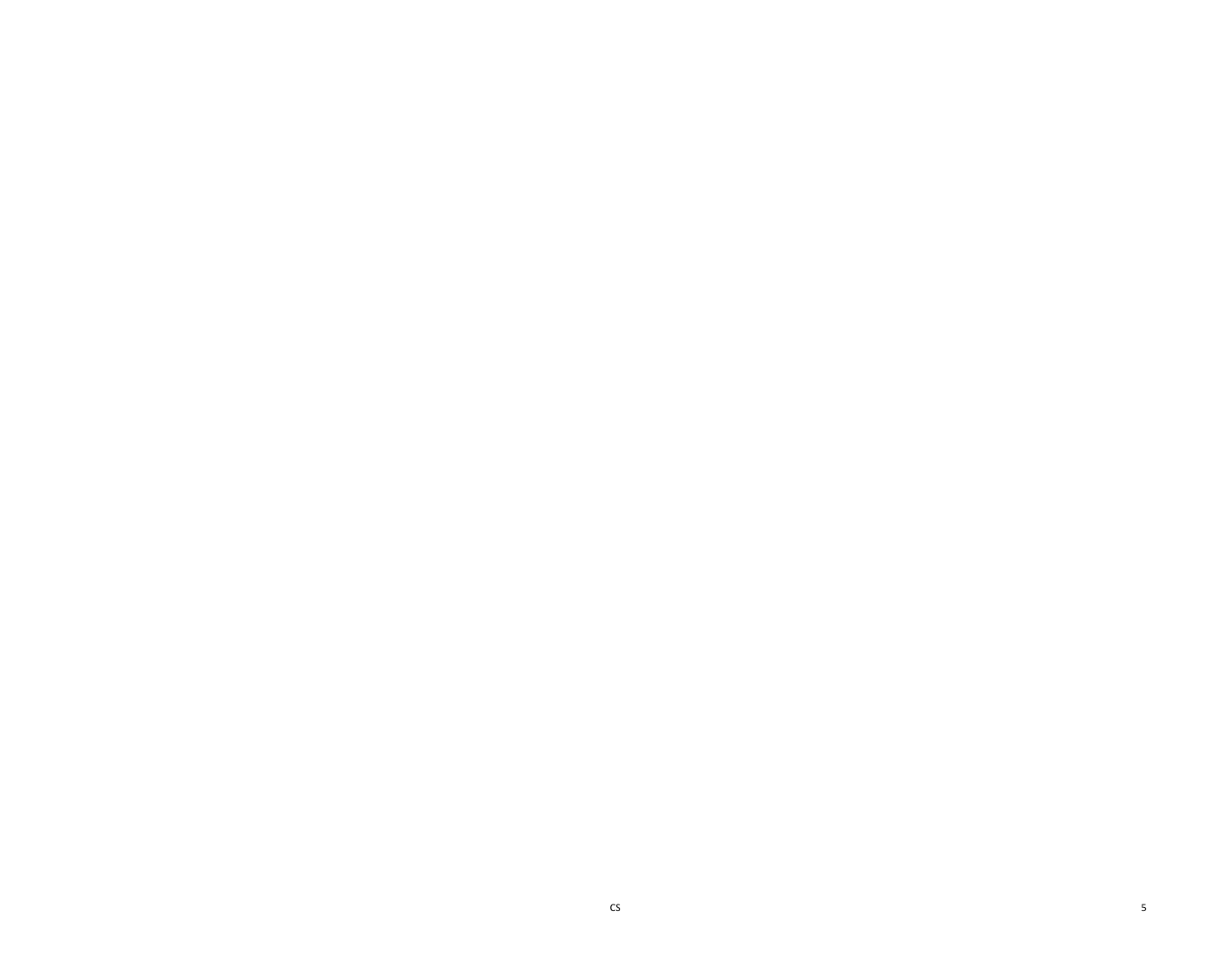College :College of Engineering & Technology Department : Mechanical Engineering Sem: III Subject: Computer Aided Machine Drawing Sub: Code:17SME36

| <b>SI No</b> | Date/Day               | Time       | <b>Batch No</b> | USN number of the candidates                                                                                                   | No of<br><b>Students</b> |
|--------------|------------------------|------------|-----------------|--------------------------------------------------------------------------------------------------------------------------------|--------------------------|
| 1            |                        | 8.30-11.30 | <b>B1</b>       | ISU17ME001, ME002, ME003, ME004, ME005, ME006, ME007,<br>ME008, ME009, ME010, ME011, ME012, ME013, ME015, ME016                | 15                       |
| $\mathbf{2}$ | 29.11.2018<br>Thursday | 11.30-2.30 | <b>B2</b>       | ISU17ME017, ME018, ME019, ME020, ME021, ME022,<br>ME023, ME024, ME025, ME026, ME027, ME028, ME029, ME030,<br><b>ME031</b>      | 15                       |
| 3            |                        | 2.30-5.30  | <b>B3</b>       | ISU17ME032, ME033, ME034, 17ME035, ME036, ME037, ME038,<br>ME039, ISU17ME040, ISU18ME701, ME702, ME703, ME704,<br><b>ME705</b> | 14                       |

# **TIME TABLE OF B.TECH PRACTICAL EXAMINATION, NOVEMBER - 2018**

| Date/Day             | <b>Time</b> | <b>Batch No</b>               | USN number of the candidates                                                                                         | No of<br><b>Students</b>       |
|----------------------|-------------|-------------------------------|----------------------------------------------------------------------------------------------------------------------|--------------------------------|
|                      | 8.30-11.30  | <b>B1</b>                     | ISU17ME001, ME002, ME003, ME004, ME005, ME006, ME007,<br>ME008, ME009, ME010, ME011, ME012, ME013, ME015, ME016      | 15                             |
| 26.11.2018<br>Monday | 11.30-2.30  | <b>B2</b>                     | ISU17ME017, ME018, ME019, ME020, ME021, ME022,<br> ME023,ME024, ME025, ME026, ME027, ME028, ME029, ME030,<br>ME031   | 15                             |
|                      | 2.30-5.30   | <b>B3</b>                     | ISU17ME032, ME033, ME034, 17ME035,  ME036, ME037, ME038,<br>ME039, ISU17ME040, ISU18ME701, ME702, ME703, ME704 , 705 | 14                             |
|                      |             | Subject: Material Testing Lab | College: College of Engineering & Technology<br>Department: Mechanical Engineering                                   | Sem: III<br>Sub: Code:17SMEL37 |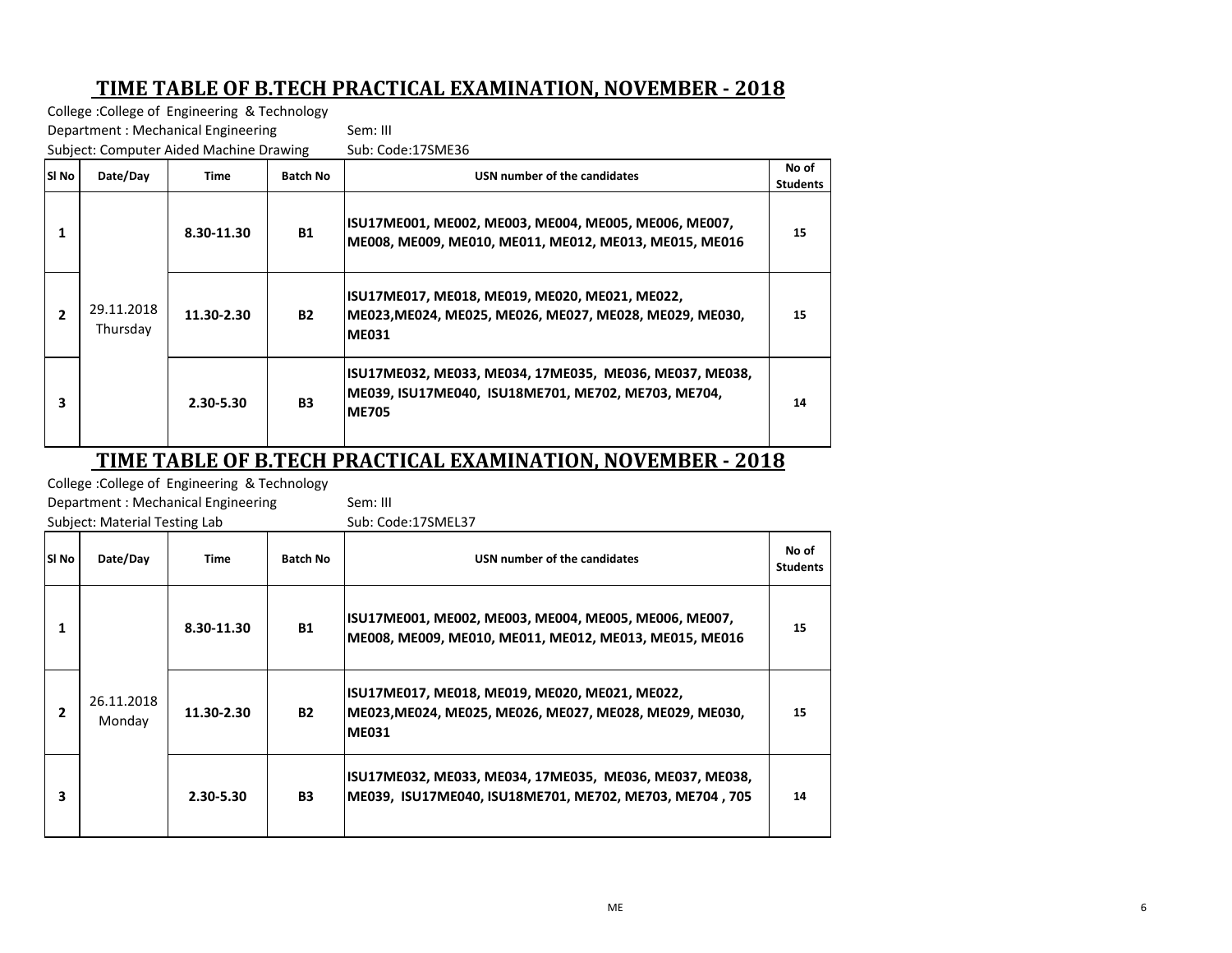College :College of Engineering & Technology Department : Mechanical Engineering Sem: III

Subject: Machine Shop Lab Sub: Code:17SMEL38

| SI No          | Date/Day              | Time       | <b>Batch No</b> | USN number of the candidates                                                                                             | No of<br><b>Students</b> |
|----------------|-----------------------|------------|-----------------|--------------------------------------------------------------------------------------------------------------------------|--------------------------|
| 1              |                       | 8.30-11.30 | <b>B1</b>       | ISU17ME001, ME002, ME003, ME004, ME005, ME006, ME007,<br>ME008, ME009, ME010, ME011, ME012, ME013, ME015, ME016          | 15                       |
| $\overline{2}$ | 27.11.2018<br>Tuesday | 11.30-2.30 | <b>B2</b>       | ISU17ME017, ME018, ME019, ME020, ME021, ME022,<br>ME023,ME024, ME025, ME026, ME027, ME028, ME029, ME030,<br><b>ME031</b> | 15                       |
| 3              |                       | 2.30-5.30  | <b>B3</b>       | ISU17ME032, ME033, ME034, 17ME035, ME036, ME037, ME038,<br> ME039, ISU17ME040 , ISU18ME701, ME702, ME703,<br>ME704, 705  | 14                       |